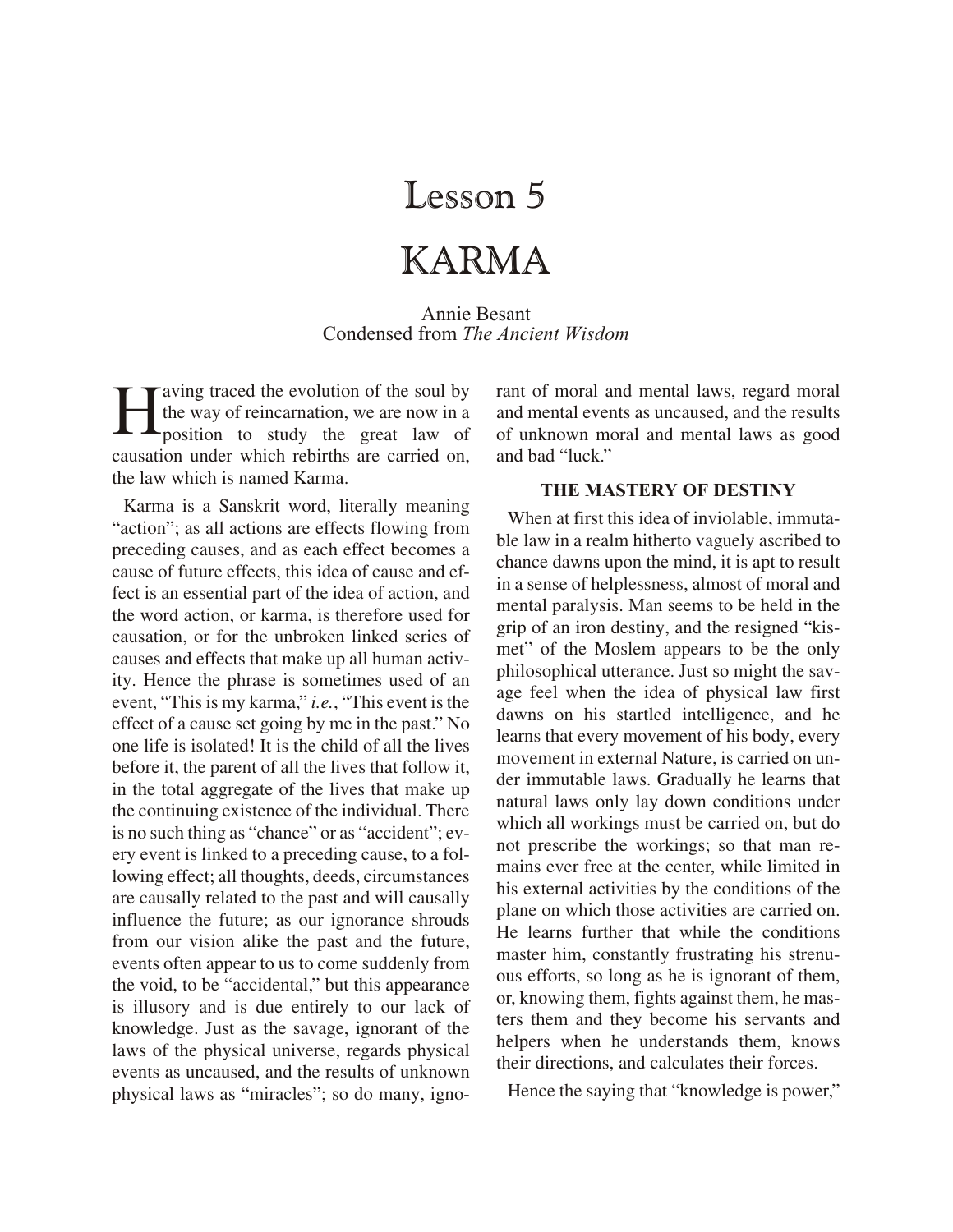for exactly in proportion to his knowledge can he utilize these forces; by selecting those with which he will work, by balancing one against another, by neutralizing opposing energies that would interfere with his object, he can calculate beforehand the result, and bring about what he predetermines. Understanding and manipulating causes, he can predict effects, and thus the very rigidity of Nature which seemed at first to paralyze human action can be used to produce and infinite variety of results. Perfect rigidity in each separate force makes possible perfect flexibility in their combinations. For the forces being of every kind, moving in every direction, and each being calculable, a selection can be made and the selected forces so combined as to yield any desired result. The object to be gained being determined, it can be infallibly obtained by a careful balancing of forces in the combination put together as a cause. But, be it remembered, knowledge is requisite thus to guide events, to bring about desired results. The ignorant man stumbles helplessly along, striking himself against the immutable laws and seeing his efforts fail, while the man of knowledge walks steadily forward, foreseeing, causing, preventing, adjusting, and bringing about that at which he aims, not because he is lucky but because he understands. The one is the toy, the slave of Nature, whirled along by her forces: the other is her master, using her energies to carry him onwards in the direction chosen by his will.

That which is true of the physical realm of law is true of the moral and mental worlds, equally realms of law. Here also the ignorant is a slave, the sage is a monarch; here also the inviolability, the immutability, that were regarded as paralyzing, are found to be the necessary conditions of sure progress and of clear-sighted direction of the future. Man can become the master of his destiny only because that destiny lies in a realm of law, where knowledge can build up the science of the soul and place in the hands of man the power of controlling his future  $-$  of choos-

#### **The Three Types of Karma**

Eastern philosophy classifies Karma into three important categories:

Unripe Karma: the karma that will not yet be activated in this particular life

Ripe Karma: those which will manifest during this life time

Present Karma: the karma forces that are constantly being generated by the individual at the present time.

ing alike his future character and his future circum stances. The knowledge of karma that threatened to paralyze, becomes an inspiring, a supporting, an uplifting force.

#### **THE LAW OF CAUSE AND EFFECT**

Karma is, then, the law of causation, the law of cause and effect. It was put pointedly by the Christian Initiate, S. Paul: "Be not deceived, God is not mocked: for whatsoever a man soweth that shall he also reap."<sup>1</sup> Man is continually sending out forces on all the planes on which he functions; these forces — themselves in quantity and quality the effects of his past  $\arctivities$  — are causes which he sets going in each world he inhabits; they bring about certain definite effects both on himself and on others, and as these causes radiate forth from himself as center over the whole field of his activity, he is responsible for the results they bring about. As a magnet has its "magnetic field," an area within which all its forces play, larger or smaller according to its strength, so has every man a field of influence within which play the forces he emits, and these forces work in curves that return to their forth-sender, that re-enter the center whence they emerged.

As the subject is a very complicated one, we will subdivide it, and then study the subdivisions one by one.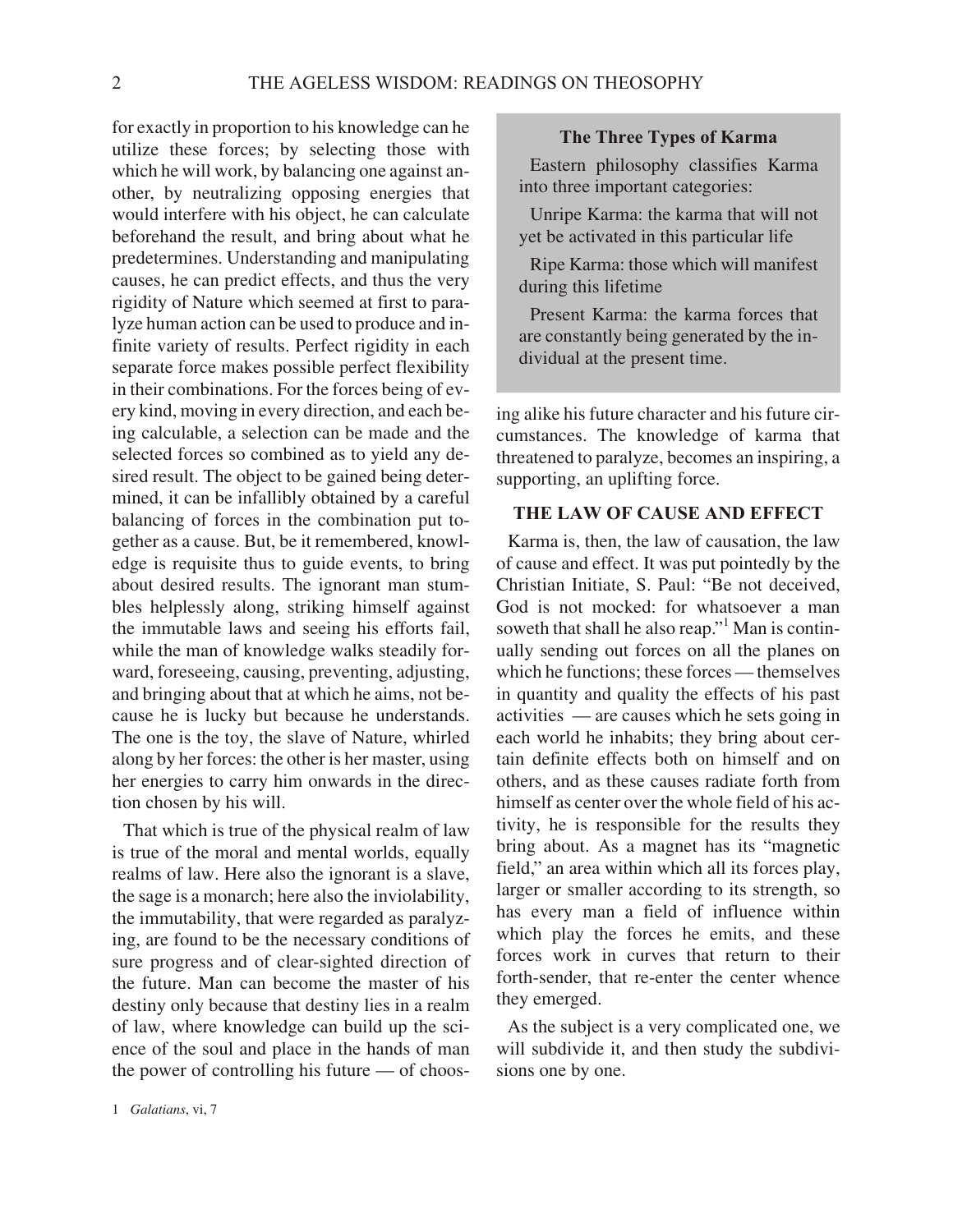### Group Karma

Nations have group or collective karma. As they sow they also reap. Individuals are sent to incarnate in nations whose karma harmonizes with their own, generated by them in former lives.

Belgium offers an example of national karma. Why did she suffer so heavily in the two World Wars? Can we find in her history aggressive conduct and wanton infliction of cruelty upon weaker people of such a nature and on such a scale as would seem to justify, according to the principle of cause and effect, her subsequent military disasters and the sufferings they brought to her people? Yes, I think we can. With every respect to the noble people of Belgium, I would draw at-

#### **THREE CLASSES OF ENERGIES**

Three classes of energies are sent forth by man in his ordinary life, belonging respectively to the three worlds that he inhabits; mental energies on the mental plane, giving rise to the causes we call thoughts; desire energies on the astral plane, giving rise to those we call desires; physical energies aroused by these, and working on the physical plane, giving rise to the causes we call action. We have to study each of these in its workings, and to understand the class of effects to which each gives rise, if we wish to trace intelligently the part that each plays in the perplexed and complicated combinations we set up, called in their totality "our Karma." When a man, advancing more swiftly than his fellows, gains the ability to function on higher planes, he then becomes the center of higher forces, but for the present we may leave these out of account and confine ourselves to ordinary humanity, treading the cycle of reincarnation in the three worlds.

In studying these three classes of energies we shall have to distinguish between their effect on

tention to what have come to be known by historians as "the Belgian Congo atrocities." I shall not describe here in detail these products of the purely colonial administration of the Belgian government at that time, but would refer those who are interested . . . to the official records and photographs illustrating the barbarous treatment meted out to the indigenous population of the Belgian Congo colonies. From these it may be deduced that the Congo atrocities constituted a sowing from which the later national disasters were a not in appropriate reaping, to use the analogy of St. Paul.

> – Geoffrey Hodson, *Ba sic The os o phy*, 199-200

the man who generates them and their effect on others who come within the field of his influence; for a lack of understanding on this point often leaves the student in a slough of hopeless be wilderment.

Then we must remember that every force works on its own plane and reacts on the planes below it in proportion to its intensity, the plane on which it is generated gives it its special characteristics, and in its reaction on lower planes it sets up vibrations in their finer or coarser materials according to its own original nature. The motive which generates the activity determines the plane to which the force belongs.

Next it will be necessary to distinguish between ripe karma, ready to show itself as inevitable events in the present life; the karma of character, showing itself in tendencies that are the outcome of accumulated experiences, and that are capable of being modified in the present life by the same power (the Ego) that created them in the past; the karma that is now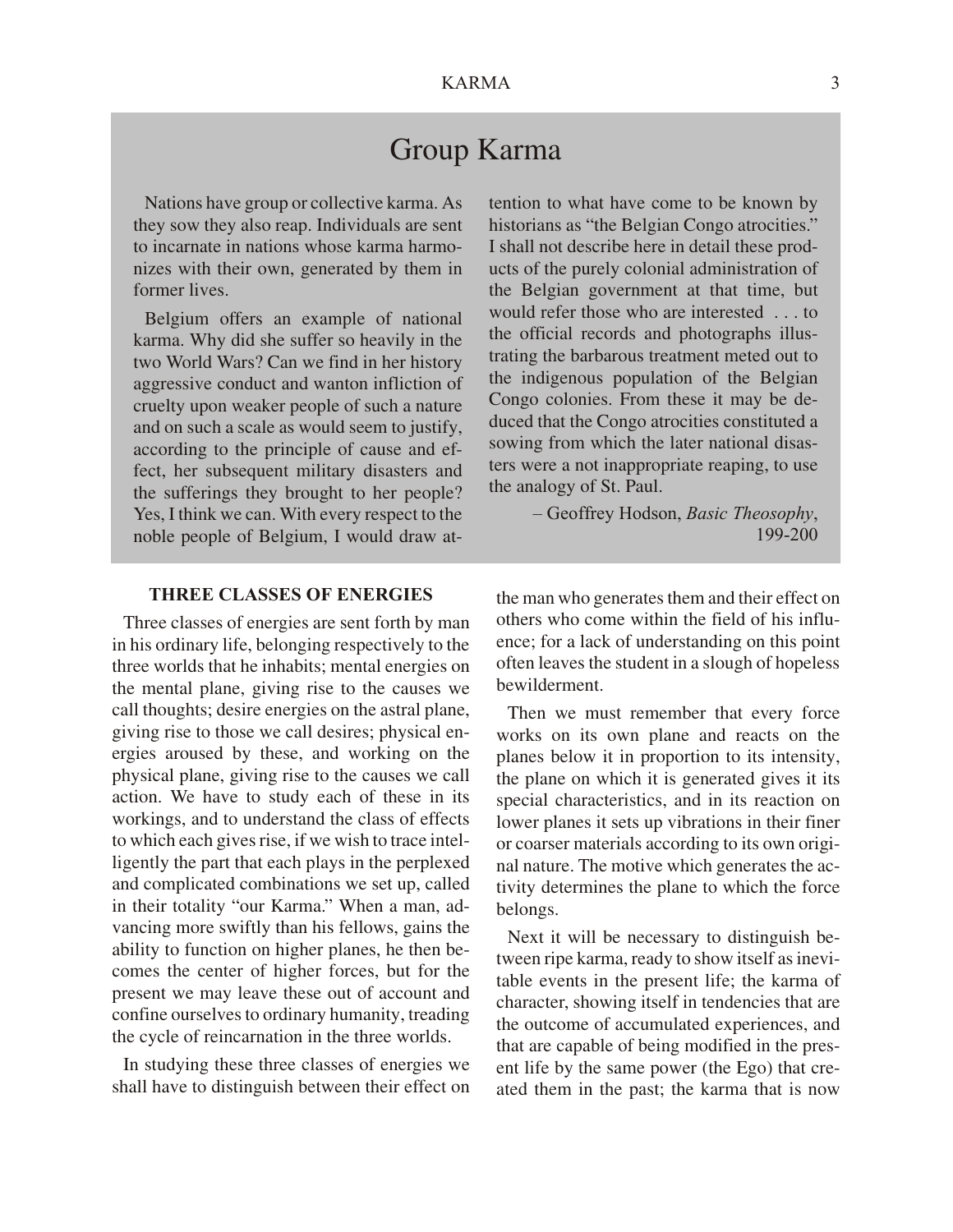making, and will give rise to future events and future character.<sup>2</sup>

Further, we have to realize that while a man makes his own individual karma he also connects himself thereby with others, thus becoming a member of various groups  $-$  family, national, racial — and as a member he shares in the collective karma of each of these groups.

It will be seen that the study of karma is one of much complexity; however, by grasping the main principles of its working as set out above, a coherent idea of its general bearing may be obtained without much difficulty, and its details can be studied at leisure as opportunity offers. Above all, let it never be forgotten, whether details are understood or not, that each man makes his own karma, creating alike his own capacities and his own limitations; and that working at any time with these self-created capacities, and within these self-created limitations, he is still himself, the living soul, and can strengthen or weaken his capacities, enlarge or contract his limitations.

The chains that bind him are of his own forging, and he can file them away or rivet them more strongly; the house he lives in is of his own building, and he can improve it, let it deteriorate, or rebuild it, as he will. We are ever working in plastic clay and can shape it to our fancy, but the clay hardens and becomes as iron, retaining the shape we gave it. A proverb from the *Hitopadesha* runs, as translated by Sir Edwin Arnold:

"Look! The clay dries into iron, but the potter moulds the clay;

Destiny today is the master  $-$  Man was master yesterday."

Thus we are all masters of our tomorrows, however much we are hampered today by the results of our yesterdays.

Let us now take in order the divisions already set out under which karma may be studied.

*Three classes of causes, with their effects on*

*their creator and on those he influences.* The first of these classes is composed of our thoughts. Thought is the most potent factor in the creation of human karma, for in thought the energies of the SELF are working in mental matter, the matter which, in its finer kinds, forms the individual vehicle, and even in its coarser kinds responds swiftly to every vibration of self-consciousness. The vibrations which we call thought, the immediate activity of the Thinker, give rise to forms of mind-stuff, or mental images, which shape and mould his mental body, as we have already seen; every thought modifies this mental body, and the mental faculties in each successive life are made by the thinkings of the previous lives. A man can have no thought-power, no mental ability, that he has not himself created by patiently repeated thinkings; on the other hand, no mental image that he has thus created is lost, but remains as material for faculty, and the aggregate of any group of mental images is built into a faculty which grows stronger with every additional thinking, or creation of a mental image, of the same kind. Knowing this law, the man can gradually make for himself the mental character he desires to possess and he can do it as definitely and as certainly as a brick layer can build a wall. Death does not stop his work, but by setting him free from the encumbrance of the body facilitates the process of working up his mental images into a definite organ we call a faculty, and he brings this back with him to his next birth on the physical plane, part of the brain of the new body being molded so as to serve as the organ of this faculty, in a way to be explained presently. All these faculties together form the mental body for his opening life on earth, and his brain and nervous system are shaped to give his mental body expression on the physical plane. Thus the mental images created in one life appear as mental characteristics and tendencies in another, and for this reason it is

<sup>2</sup> These divisions are familiar to the student as Prārabdha (commenced, to be worked out in the life); Sanchita (accumulated), a part of which is seen in the tendencies, Kriyam€na, in course of making.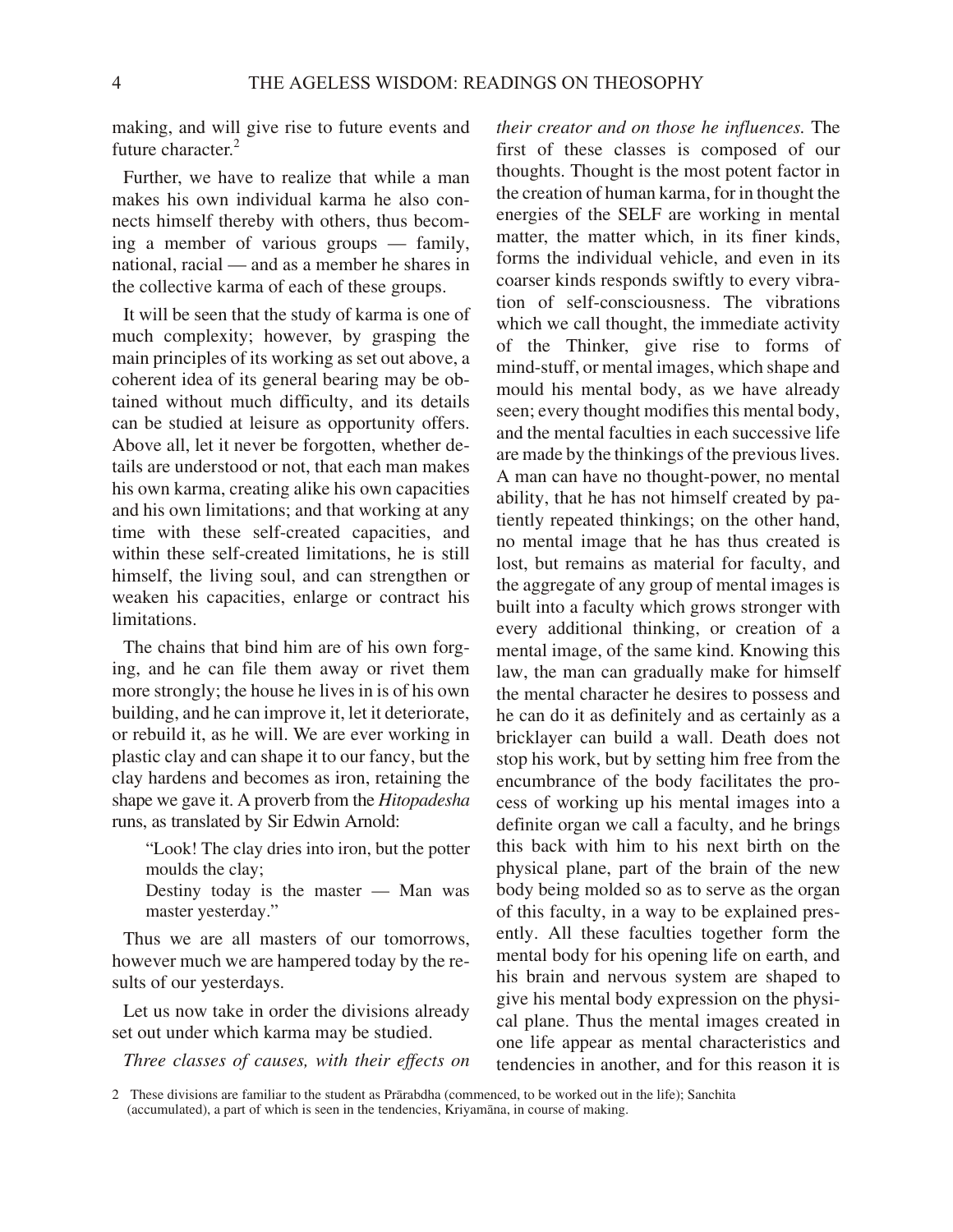written in one of the Upanishads: "Man is a creature of reflection: that which he reflects on in this life he becomes the same hereafter."<sup>3</sup> Such is the law, and it places the building of our mental character entirely in our own hands; if we build well, ours the advantage and the credit; if we build badly, ours the loss and blame. Mental character, then, is a case of individual karma in its action on the individual who generates it.

This same man that we are considering, however, affects others by his thoughts. For these mental images that form his own mental body set up vibrations, thus reproducing themselves in secondary forms. These generally, being mingled with desire, take up some astral matter, and I have therefore elsewhere<sup>4</sup> called these secondary thought-forms astro-mental images. Such forms leave their creator and lead a quasi-independent life — still keeping up a magnetic tie with their progenitor. They come into contact with and affect others, in this way setting up kârmic links between these others and himself; thus they largely influence his future environment. In such fashion are made the ties which draw people together for good or evil in later lives; which surround us with relatives, friends, and enemies; which bring across our path helpers and hinderers, people who benefit and who injure us, people who love us without our winning in this life, and who hate us though in this life we have done nothing to deserve their hatred. Studying the results, we grasp a great prin $ciple$  — that while our thoughts produce our mental and moral character in their action on ourselves, they help to determine our human associates in the future by their effects on others.

The second great class of energies is composed of our desires — our outgoings after objects that attract us in the external world; as a mental element always enters into these in man, we may extend the term "mental images" to include them, although they express themselves chiefly in astral matter. These in their action on their progenitor mould and form his body of desire, or astral body, shape his fate when he passes into Kāmaloka after death, and determine the nature of his astral body in his next rebirth. When the desires are bestial, drunken, cruel, unclean, they are the fruit ful causes of congenital diseases, of weak and diseased brains, giving rise to epilepsy, catalepsy, and nervous diseases of all kinds, of physical malformations and deformities, and, in extreme cases, of monstrosities. Bestial appetites of an abnormal kind or intensity may set up links in the astral

A *men tal abil ity, that he has not man can have no thought-power, no him self cre ated by patiently re peated thinkings.*

world which for a time chain the Egos, clothed in astral bodies shaped by these appetites, to the astral bodies of animals to which these appetites properly belong, thus delaying their reincarnation; where this fate is escaped, the bestially shaped astral body will sometimes impress its characteristics on the forming physical body of the babe during antenatal life, and produce the semi-human horrors that are occasionally born.

Desires — because they are outgoing energies that attach themselves to objects  $-$  always attract the man towards an environment in which they may be gratified. Desires for earthly things, linking the soul to the outer world, draw him towards the place where the objects of desire are most readily obtainable, and therefore it is said that a man is born according to his desires.<sup>5</sup> They are one of the

<sup>3</sup> Chhāndogyopanishad IV, xiv, 1.

<sup>4</sup> See *Karma*, by Annie Besant (1979) p. 25—Theosophical Manual No. IV

<sup>5</sup> See *Brihadāranyakopanishad*, IV, iv, 5,7, and context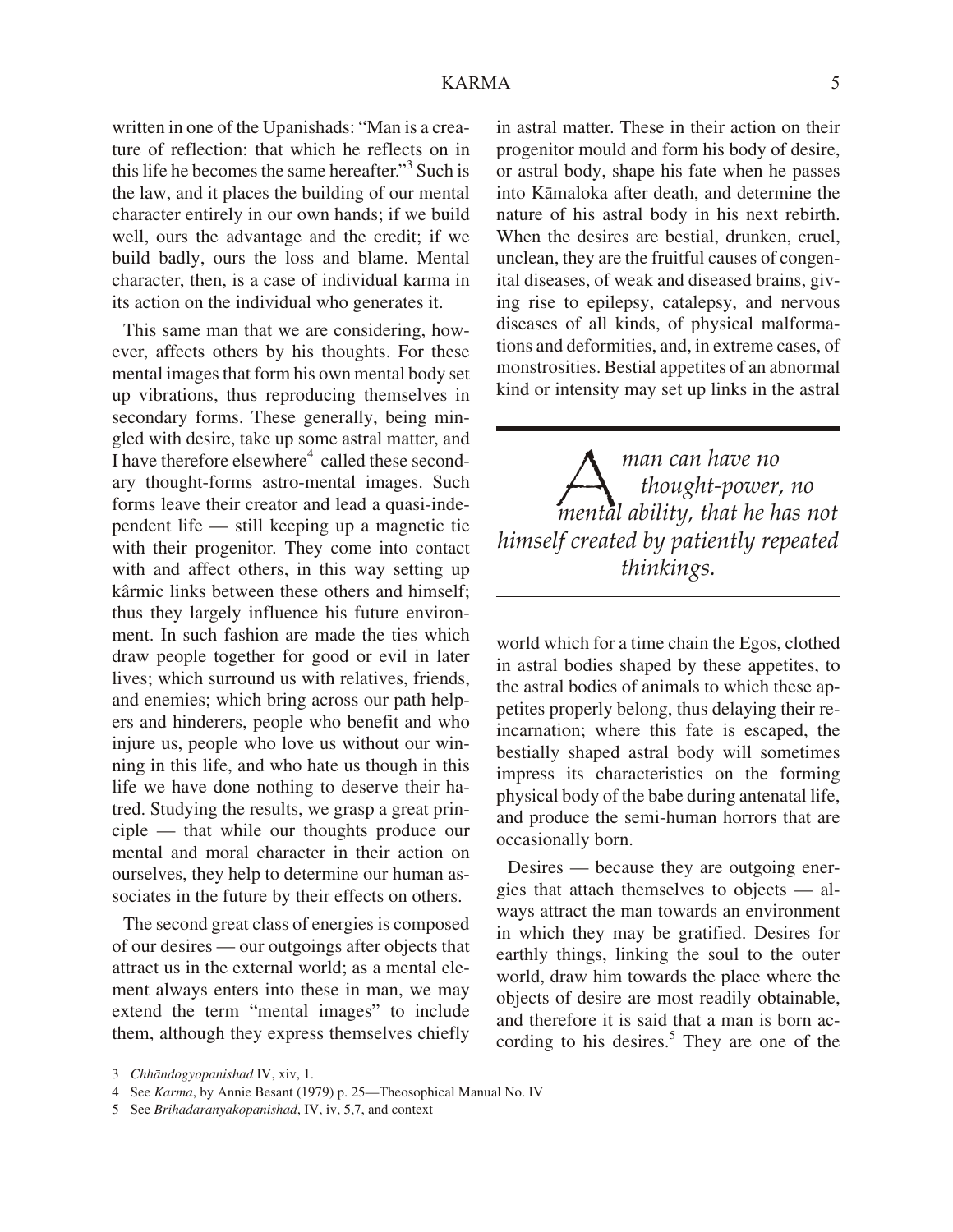causes that determine the place of rebirth.

The astro-mental images caused by desires affect others as do those generated by thoughts. They, therefore, also link us with other souls, and often by the strongest ties of love and hatred, for at the present stage of human evolution an ordinary man's desires are generally stronger and more sustained than his thoughts. They thus play a great part in determining his human surroundings in future lives, and may bring into those lives persons and influences of whose connection with himself he is totally unconscious. Suppose a man by sending out a thought of bitter hatred and revenge has helped to form in another the impulse which results in a murder; the creator of that thought is linked by his karma to the committer of the crime, although they have never met on the physical plane, and the wrong he has done to him, by helping to impel him to a crime, will come back as an injury in the infliction of which the whilom criminal will play his part. Many a "bolt from the blue" that is felt is utterly undeserved is the effect of such a cause, and the soul thereby learns and registers a lesson while the lower consciousness is writhing under a sense of injustice. Nothing can strike a man that he has not deserved, but his absence of memory does not cause a failure in the working of the law. We thus learn that our desires in their action on ourselves produce our desire-nature, and through it largely affect our physical bodies in our next birth; that they play a great part in determining the place of rebirth; and by their effect on others they help to draw around us our human associates in future lives.

The third great class of energies, appearing on the physical plane as actions, generate much karma by their effects on others, but only slightly affect directly the Inner Man. Broadly speaking, the favorable or unfavorable nature of the physical surroundings into which we are born depends on the effect of our previous actions in spreading happiness or unhappiness among other people. The physical results on others of actions on the physical plane work out karmically in repaying

to the actor physical good or bad surroundings in a future life. If he has made people physically happy by sacrificing wealth or time or trouble, this action kârmically brings him favorable physical circumstances conducive to physical happiness. If he has caused people wide-spread physical misery, he will reap kârmically from his action wretched physical circum stances conducive to physical suffering. And this is so, whatever may have been his motive in either case  $\frac{1}{x}$  a fact which leads us to consider the law that:

#### **EVERY FORCE WORKS ON ITS OWN PLANE**

If a man sows happiness for others on the physical plane, he will reap conditions favorable to happiness for himself on that plane, and his motive in sowing it does not affect the result. A man might sow wheat with the object of speculating with it to ruin his neighbor, but his bad motive would not make the wheat grains grow up as dandelions. Motive is a mental or astral force, according as it arises from will or desire, and it reacts on moral and mental character or on the desire-nature severally. The causing of physical happiness by an action is a physical force and works on the physical plane. "By his actions man affects his neighbors on the physical plane; he spreads happiness around him or he causes distress, increasing or diminishing the sum of human welfare. This increase or diminution of happiness may be due to very different motives good, bad, or mixed. A man may do an act that gives widespread enjoyment from sheer benevolence, from a longing to give happiness to his fellow creatures. Let us say that from such a motive he presents a park to a town for the free use of its inhabitants; another may do a similar act from mere ostentation, from desire to attract attention from those who can bestow social honors (say, he might give it as purchase-money for a title); a third may give a park from mixed motives, partly unselfish, partly selfish. The motives will severally affect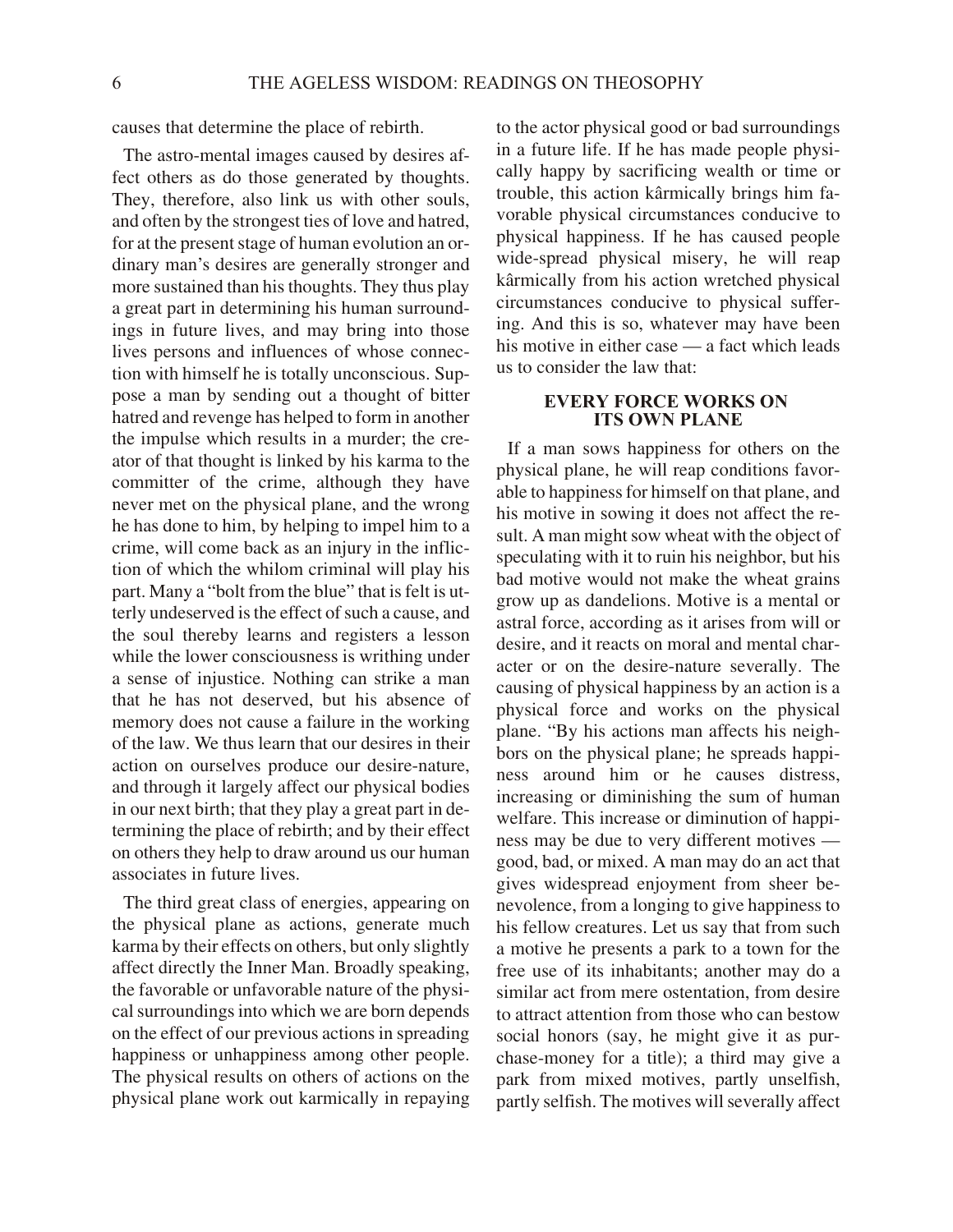these three men's characters in their future incarnations, for improvement, for degradation, for small results. But the effect of the action is causing happiness to large numbers of people does not depend on the motive of the giver; the people enjoy the park equally, no matter what may have prompted its gift, and this enjoyment, due to the action of the giver, establishes for him a kârmic claim on Nature, a debt due to him that will be scrupulously paid. He will receive a physically comfortable or luxurious environment, as he has given widespread physical enjoyment, and his sacrifice of physical wealth will bring him his due reward, the kârmic fruit of his action. This is his right. But the use he makes of his position, the happiness he derives from his wealth and his surroundings, will depend chiefly on his character, and here again the just reward accrues to him, *each* seed bearing its appropriate harvest.<sup>6</sup> Truly, the ways of karma are equal. It does not with hold from the bad man the result which justly follows from an action which spreads happiness, and it also deals out to him the deteriorated character earned by his bad motive, so that in the midst of wealth he will remain discontented and unhappy. Nor can the good man escape physical suffering if he cause physical misery by mistaken actions done from good motive; the misery he caused will bring him misery in his physical surroundings, but his good motive, improving his character, will give him a source of perennial happiness within himself, and he will be patient and contented amid his troubles. Many a puzzle maybe answered by applying these principles to the facts we see around us.

These respective effects of motive and of the results (or fruits) of actions are due to the fact that each force has the characteristics of the plane on which it was generated, and the higher the plane the more potent and the more persistent the force. Hence motive is far more important than action, and a mistaken action done with a good motive is productive of more good to the

doer than a well-chosen action done with a bad motive. The motive, reacting on the character, gives rise to a long series of effects, for the future actions guided by that character will all be in fluenced by its improvement or its deterioration; whereas the action, bringing on its doer physical happiness or unhappiness, according to its results on others, has in it no generating force, but is exhausted in its results. If bewil-

**I** *f a man sows happiness for others on the phys i cal plane, he will reap con di tions fa vor able to hap pi ness for himself on that plane, and his motive in sowing it does not affect the result.* 

dered as to the path of right action by a conflict of apparent duties, the knower of karma diligently tries to choose the best path, using his reason and judgment to the utmost; he is scrupulously careful about his motive, eliminating selfish considerations and purifying his heart; then he acts fearlessly, and if his action turn out to be a blunder he willingly accepts the suffering which results from his mistake as a lesson which will be useful in the future. Meanwhile, his high motive has ennobled his character for all time to come.

This general principle that the force belongs to the plane on which it is generated is one of far-reaching import. If it be liberated with the motive of gaining physical objects, it works on the physical plane and attaches the actor to that plane. If it aims at devachanic objects, it works on the devachanic plane and attaches the actor thereto. If it has no motive save the divine service, it is set free on the spiritual plane, and therefore cannot attach the individual, since the *individual* is asking for nothing.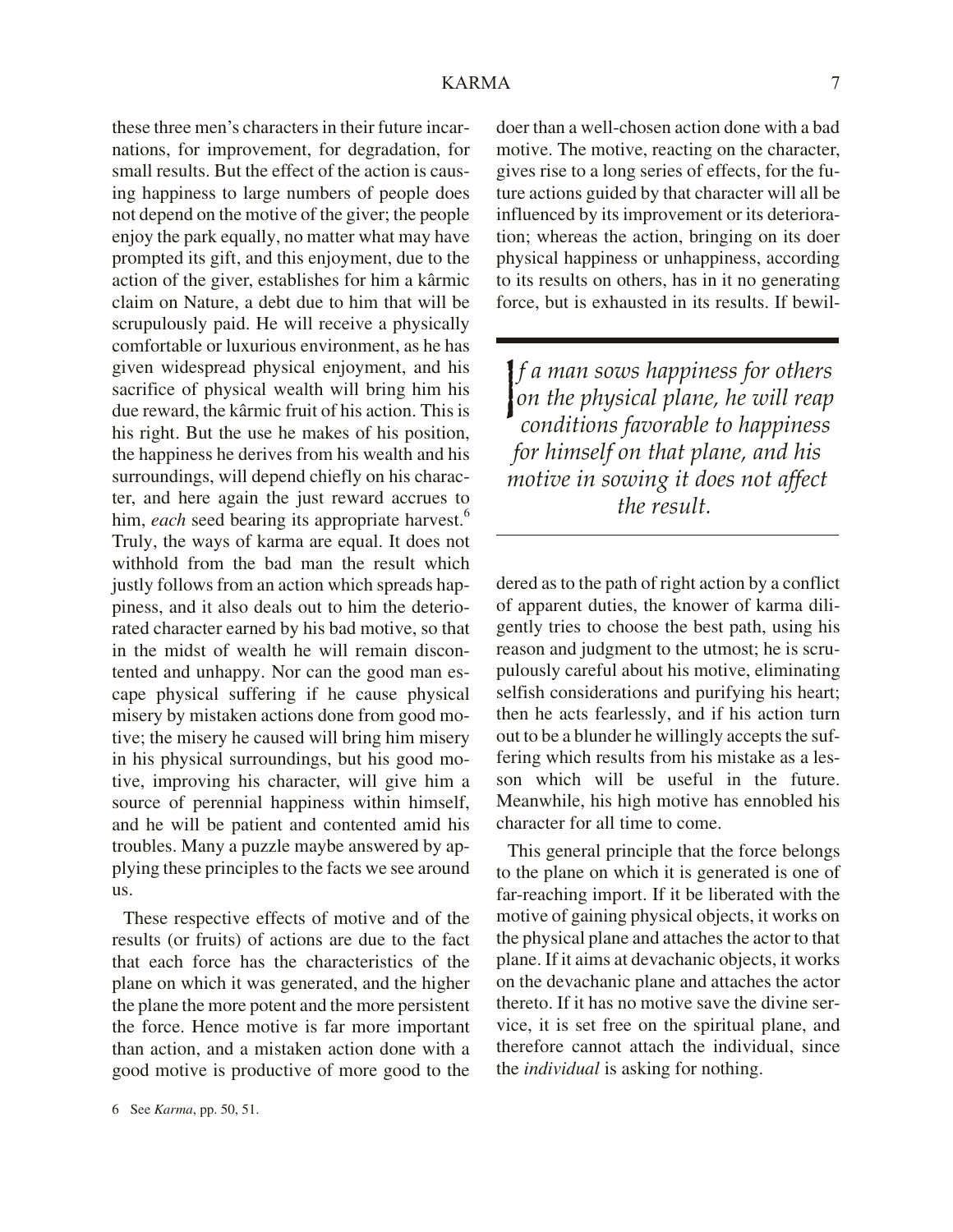#### **THE THREE KINDS OF KARMA**

*Ripe Karma.* Ripe Karma is that which is ready for reaping and which is therefore inevitable. Out of all the karma of the past there is a certain amount which can be ex hausted within the limits of a single life; there are some kinds of karma that are so incongruous that they could not be worked out in a single physical body, but would require very different types of body for their expression; there are liabilities contracted towards other souls, and all these souls will not be in incarnation at the same time; there is karma that must be worked out in some particular nation or particular social position, while the same man has other karma that needs an entirely different environment. Part only, therefore, of his total karma can be worked out in a given life, and this part is selected by the Great Lords of Karma of whom something will presently be said — and the soul is guided to incarnate in a family, a nation, a place, a body, suitable for the exhaustion of that ag gregate of causes which can be worked out together. This aggregate of causes fixes the length of that particular life; gives to the body its characteristics, its powers, and its limitations; brings into contact with the man the souls incarnated within that life-period to whom he has contracted obligations, surrounding him with relatives, friends, and enemies; marks out the social conditions into which he is born, with their accompanying advantages and disadvantages; selects the mental energies he can show forth by molding the organization of the brain and nervous system with which he has to work; puts together the causes that result in troubles and joys in his outer career and that can be brought into a single life. All this is the "ripe karma," and this can be sketched out in a horoscope cast by a competent astrologer. In all this the man has no power of choice; all is fixed by the choices he has made in the past, and he must discharge to the uttermost farthing the liabilities he has contracted.

The physical, astral and mental bodies which the soul takes on for a new life-period are, as we

have seen, the direct result of his past, and they form a most important part of this ripe karma. They limit the soul on every side, and his past rises up in judgment against him, marking out the limitations which he has made for himself. Cheerfully to accept these, and diligently to work at their improvement, is the part of the wise man, for he cannot escape from them.

*Inevitable actions.* There is another kind of ripe karma that is of very serious importance  $-$  that of inevitable actions. Every action is the final expression of a series of thoughts; to borrow an illustration from chemistry, we obtain a saturated solution of thought by adding thought after thought of the same kind, until another thought — or even an impulse, a vibration, from without — will produce the solidification of the whole; the action which expresses the thoughts. If we persistently reiterate thoughts of the same kind, say of revenge, we at last reach the point of saturation, and any impulse will solidify these into action and a crime results. Or we may have persistently reiterated thoughts of help to another to the point of saturation, and when the stimulus of opportunity touches us they crystallize out as an act of heroism. A man may bring over with him some ripe karma of this kind, and the first vibration that touches such a mass of thoughts ready to solidify into action will hurry him without his renewed volition, unconsciously, unto the commission of the act. He cannot stop to think; he is in the condition in which the first vibration of the mind causes action; poised on the very point of balancing, the slightest impulse sends him over. Under these circum stances a man will marvel at his own commission of some crime, or at his own performance of some sublime act of self-devotion. He says: "I did it without thinking," unknowing that he had thought so often that he had made that action inevitable. When a man has willed to do an act many times, he at last fixes his will irrevocably, and it is only a question of opportunity when he will act. So long as he can think, his freedom of choice re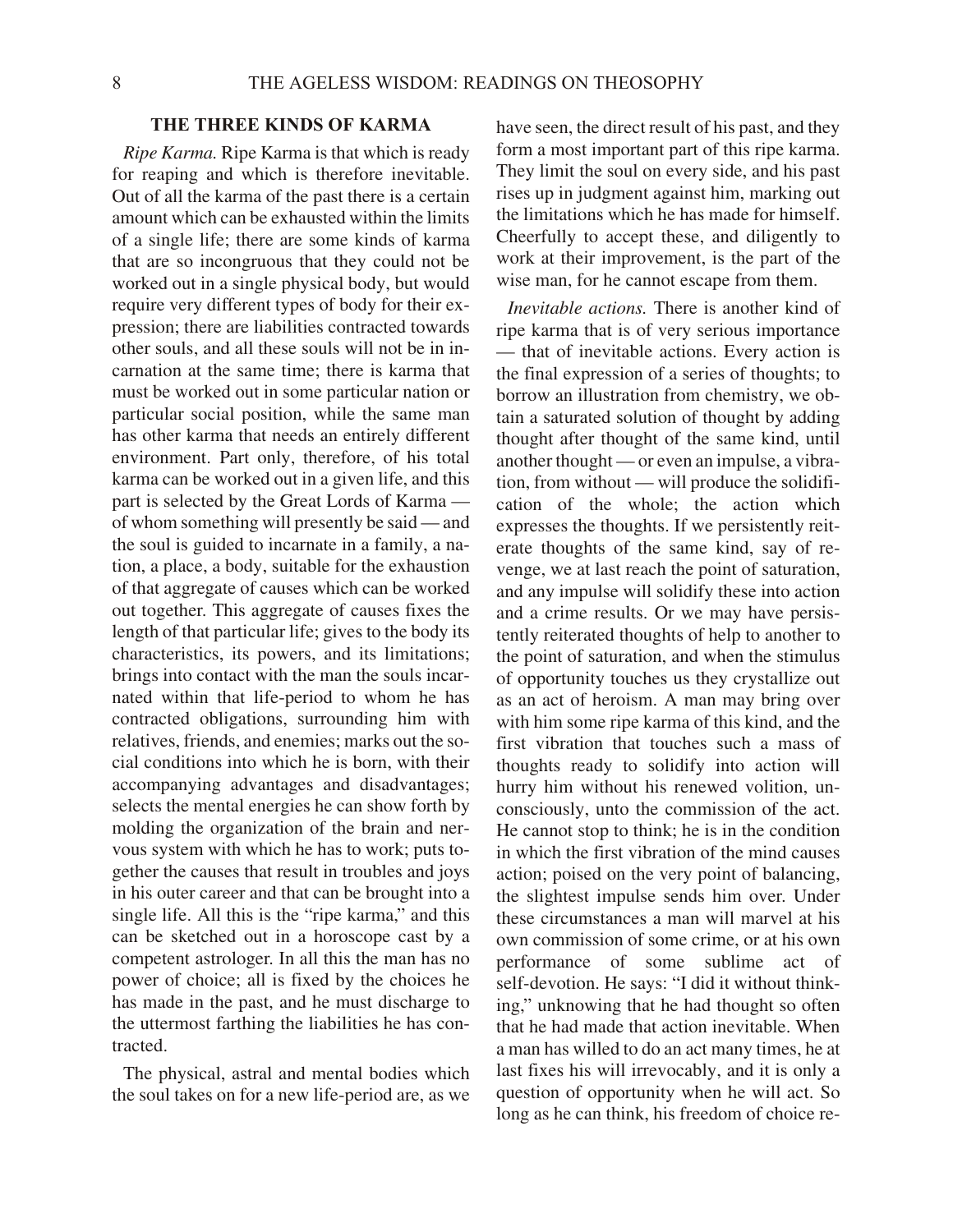mains, for he can set the new thought against the old and gradually wear it out by the reiteration of opposing thoughts; but when the next thrill of the soul in response to a stimulus means action, the power of choice is exhausted.

*Necessity and Freewill.* Herein lies the solution of the old problem of necessity and free will; man by the exercise of free will gradually creates necessities for himself, and between the two extremes lie all the combinations of free will and necessity which make the struggles within ourselves of which we are conscious. We are continu ally making habits by the repetitions of pur posive actions guided by the will; then the habit becomes a limitation, and we perform the action automatically. Perhaps we are then driven to the conclusion that the habit is a bad one, and we begin laboriously to unmake it by thoughts of the opposite kind, and, after many an inevitable lapse into it, the new thought-current turns the stream, and we regain our full freedom, often again gradually to make another fetter. So old thought-forms persist and limit our thinking capacity, showing as individual and as national prejudices. The majority do not know that they are thus limited, and go on serenely in their chains, ignorant of their bondage; those who learn the truth about their own nature become free. The constitution of our brain and nervous system is one of the most marked necessities in life; these we have made inevitable by our past thinkings, and they now limit us and we often chafe against them. They can be improved slowly and gradually; the limits can be expanded, but they cannot be suddenly transcended.

Sudden "conversions." Another form of this ripe karma is where some past evil-thinking has made a crust of evil habits around a man which imprisons him and makes an evil life. Meanwhile the soul has been growing and has been developing noble qualities. In one life this crust of past evil is thrown out by opportunity, and because of this the soul cannot show his later development; like a chicken ready to be hatched, he is hidden within the imprisoning shell, and only the shell is visible to the external eye. After a time that karma is ex hausted, and some apparently fortuitous event — a word from a great Teacher, a book, a lecture — breaks the shell and the soul comes forth free. These are the rare, sudden, but permanent "conversions," the "miracles of divine grace," of which we

A *n Ego is drawn by his in di vid ual karma into a fam ily, hav ing set up in pre vi ous lives ties which closely con nect him with some of the other* Egos composing it.

hear; all perfectly intelligible to the knower of karma, and falling within the realm of the law.

*Accumulated Karma*. The accumulated karma that shows itself as character is, unlike the ripe, always subject to modifications. It may be said to consist of tendencies, strong or weak, according to the thought-force that has gone to their making, and these can be further strengthened or weakened by fresh streams of thought-force sent to work with or against them. If we find in ourselves tendencies of which we disapprove, we can set ourselves to work to eliminate them; often we fail to withstand a temptation, overborne by the strong outrushing stream of desire, but the longer we can hold out against it, even though we fail in the end, the nearer are we to overcoming it. Every such failure is a step towards success, for the resistance wears away part of the energy, and there is less of it available for the future.

*Present Karma.* The karma which is in the course of making has been already studied.

*Collective karma.* When a group of people is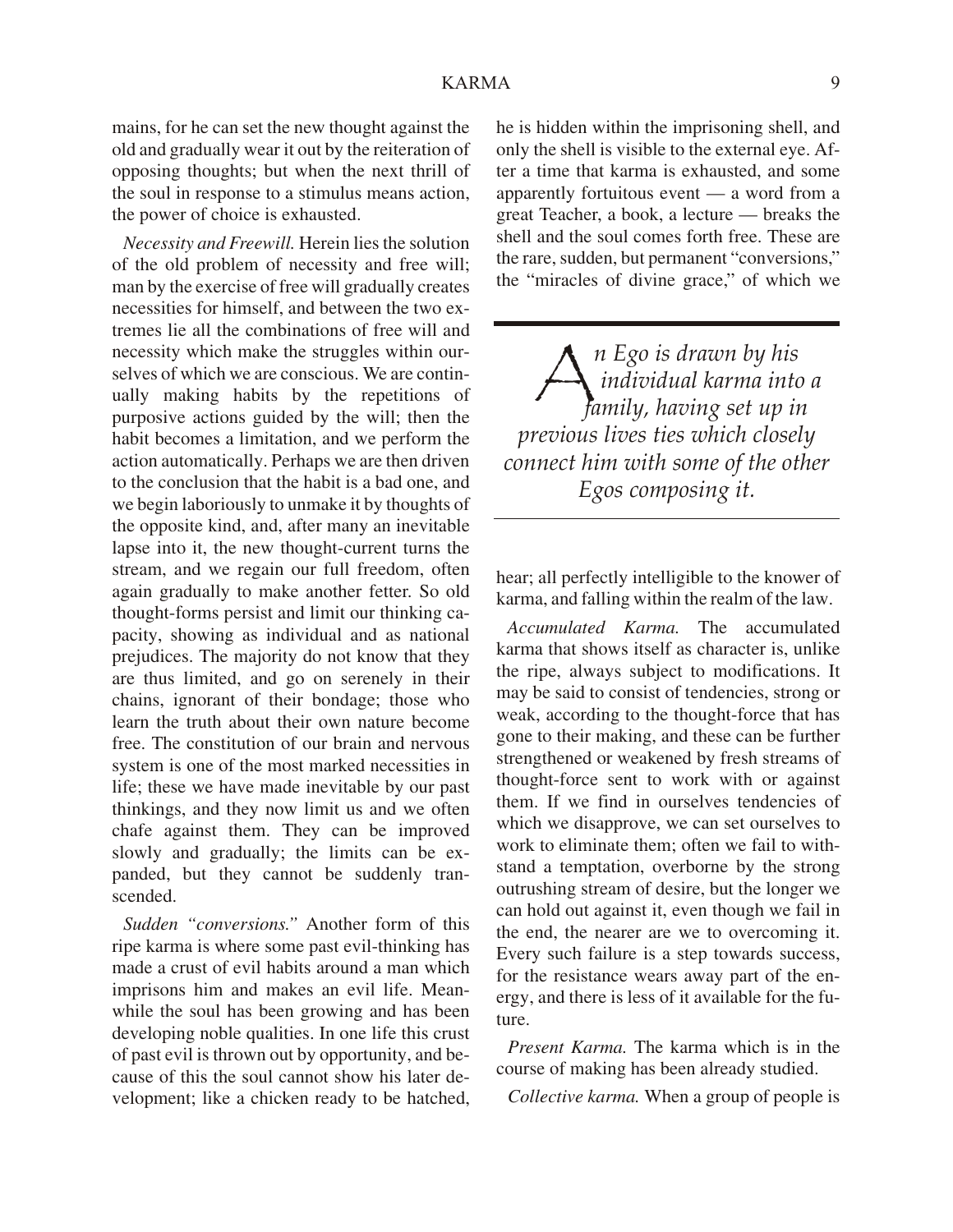considered kârmically, the play of kârmic forces upon each as a member of the group introduces a new factor into the karma of the individual. We know that when a number of forces play on a point, the motion of the point is not in the direction of any one of these forces, but in the direction which is the result of their combination. So the karma of a group is the resultant of the interacting forces of the individuals composing it, and all the individuals are carried along in the direction of that resultant. An Ego is drawn by his individual karma into a family, having set up in previous lives ties which closely connect him with some of the other Egos composing it; the family has inherited property from a grandfather who is wealthy; an heir turns up, descended from the grandfather's elder brother, who had been supposed to have died childless, and the wealth passes to him and leaves the father of the family heavily indebted; it is quite possible that our Ego has had no connection in the past with this heir, to whom in past lives the father had contracted some obligation which has resulted in this catastrophe, and yet he is threatened with suffering by his action, being involved with family karma. If, in his own individual past, there was a wrong-doing which can be exhausted by suffering caused by the family karma, he is left involved in it; if not, he is by some "unforeseen circum stances" lifted out of it, perchance by some benevolent stranger who feels an impulse to adopt and educate him, the stranger being one who in the past was his debtor.

Yet more clearly does this come out, in the working of such things as railway accidents, shipwrecks, floods, cyclones, etc. A train is wrecked, the catastrophe being immediately due to the action of the drivers, the guards, the railway directors, the makers or employees of that line, who thinking themselves wronged, send clustering thoughts of discontent and anger against it as a whole. Those who have in their accumulated karma — but not necessarily in their ripe karma — the debt of a life suddenly cut short, may be allowed to drift into this accident and pay their debt; another, intending to go by the train, but with no such debt in his past, is "providentially" saved by being late for it.

Collective karma may throw a man into the troubles consequent on his nation going to war, and here again he may discharge debts of his past not necessarily within the ripe karma of his then life. In no case can a man suffer that which he has not deserved, but, if an unforeseen opportunity should arise to discharge a past obligation, it is well to pay it and be rid of it for evermore.

#### **LORDS OF KARMA**

The "Lords of Karma" are the great spiritual Intelligences who keep the kârmic records and adjust the complicated workings of kârmic law. They are described by H. P. Blavatsky in *The Secret Doctrine* as the Lipika, the Recorders of Karma, and the Mah $\bar{a}$ rajas  $^7$  — and Their hosts, who are "the agents of Karma upon earth." The Lipika are They who know the kârmic record of every man, and who with omniscient wisdom select and combine portions of that record to form the plan of a single life; They give the "idea" of the physical body which is to be the garment of the reincarnating soul, expressing his capacities and his limitations; this is taken by the Mahārājas and worked into a detailed model, which is committed to one of Their inferior agents to be copied; this copy is the etheric double, the matrix of the dense body, the materials for these being drawn from the mother and subject to physical heredity. The race, the country, the parents, are chosen for their capacity to provide suitable materials for the physical body of the incoming Ego, and suitable surroundings for his early life. The physical heredity of the family affords certain types and has evolved certain peculiarities of material combinations; hered itary diseases, hered itary finenesses of nervous organization, imply definite combina-

<sup>7</sup> The Mahādevas, or Chaturdevas of the Hindus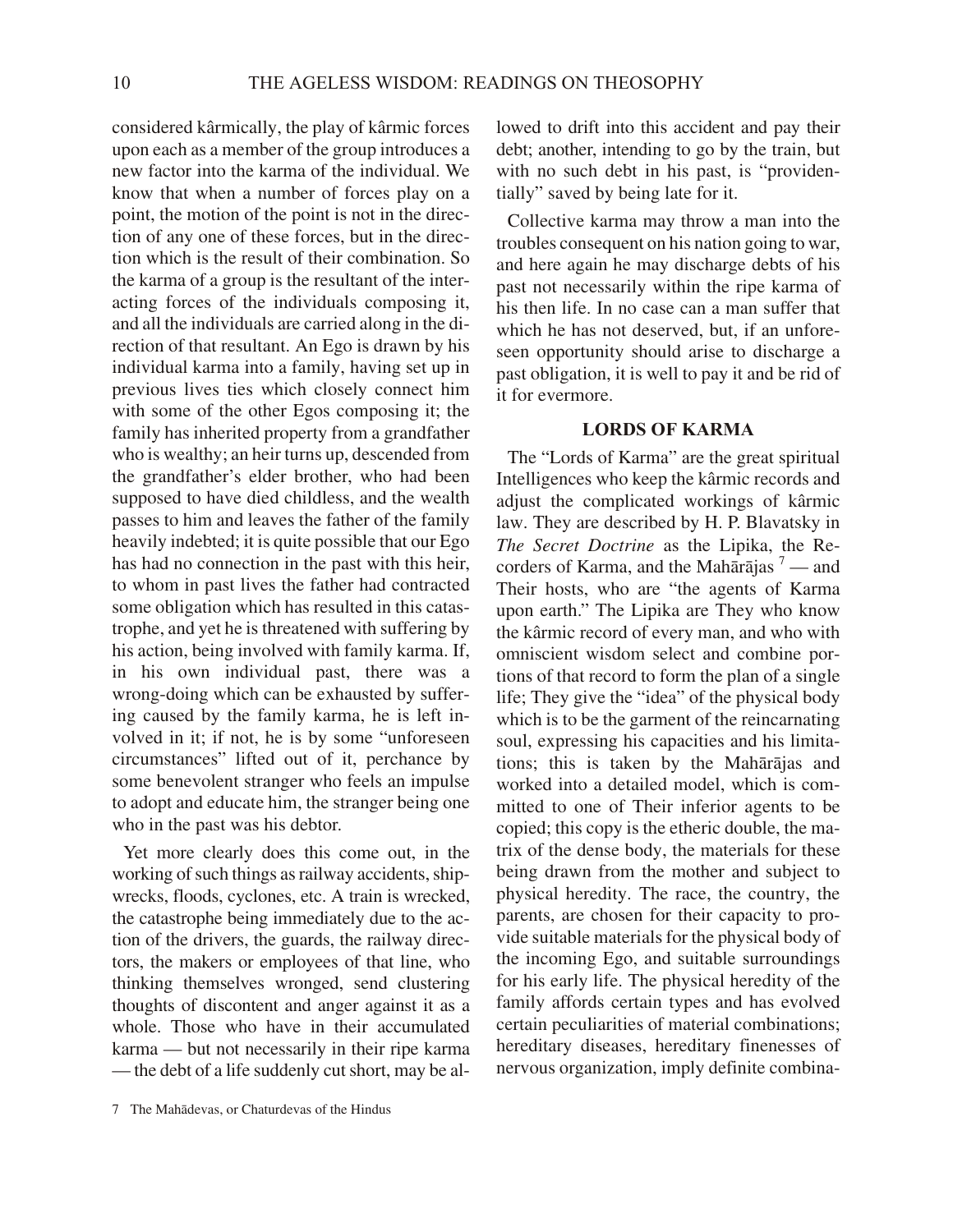tions of physical matter, capable of transmission. An Ego who has evolved peculiarities in his mental and astral bodies, needing special physical peculiarities for their expression, is guided to parents whose physical heredity enables them to meet these requirements. Thus an Ego with high artistic faculties devoted to music would be guided to take his physical body in a musical family, in which the materials supplied for building the etheric double and the dense body would have been made ready to adapt themselves to his needs, and the hereditary type of nervous system would furnish the delicate apparatus necessary for the expression of his faculties. An Ego of very evil type would be guided to a coarse and vicious family, whose bodies were built of the coarsest combinations, such as would make a body able to respond to the impulses from his mental and astral bodies. An Ego who had allowed his astral body and lower mind to lead him into excesses, and had yielded to drunk enness, for instance, would be led to incarnate in a family whose nervous systems were weakened by excess, and would be born from drunken parents, who would supply diseased materials for his physical envelope. The guidance of the Lords of Karma thus adjusts means to ends, and insures the doing of justice; the Ego brings with him his kârmic possessions of faculties and desires, and he receives a physical body suited to be their vehicle.

#### **LIBERATION FROM KARMA**

As the soul must return to earth until he has discharged all his liabilities, thus exhausting all his individual karma, and as in each life thoughts and desires generate fresh karma, the question may arise in the mind: "How can this constantly renewing bond be put an end to? How can the soul attain his liberation?" Thus we come to the "ending of karma," and have to investigate how this may be. The binding element in karma is the first thing to be clearly grasped. The outward-going energy of the soul attaches itself to some object, and the soul is drawn back by this tie to the place where that attachment may be realized by union with the object of desire, so long as the soul attaches himself to any object, he must be drawn to the place where that object can be en joyed. Good karma binds the soul as much as does bad, for any desire, whether for objects here or in Devachan, must draw the soul to the place of gratification.

 $\bigcup$ *ood karma binds the soul as much as does bad, for any de sire, whether for ob jects here or in Devachan, must draw the soul to the place of gratification.* 

Action is prompted by desire, an act is done not for the sake of doing the act, but for the sake of obtaining by the act something that is desired, of acquiring its results, or of enjoying its fruit. Desire for the fruit of action moves them to activity, and enjoyment of that fruit rewards their exertions.

Desire is, then, the binding element in karma, and when the soul no longer desires any object in earth or in heaven, his tie to the wheel of reincarnation that turns in the three worlds is broken. Action itself has no power to hold the soul, for with the completion of the action it slips into the past. But the ever-renewed desire for fruit constantly spurs the soul into fresh ac tivities, and thus new chains are continually being forged.

Nor should we feel any regret when we see men constantly driven to action by the whip of desire, for desire overcomes sloth, laziness, inertia,<sup>8</sup> and prompts men to the activity that yields them experience. Until man is approaching divinity he needs the urgings of de-

<sup>8</sup> The student will remember that these show the dominance of the tāmasic guna, and while it is dominant men do not emerge from the lowest of the three stages of their evolution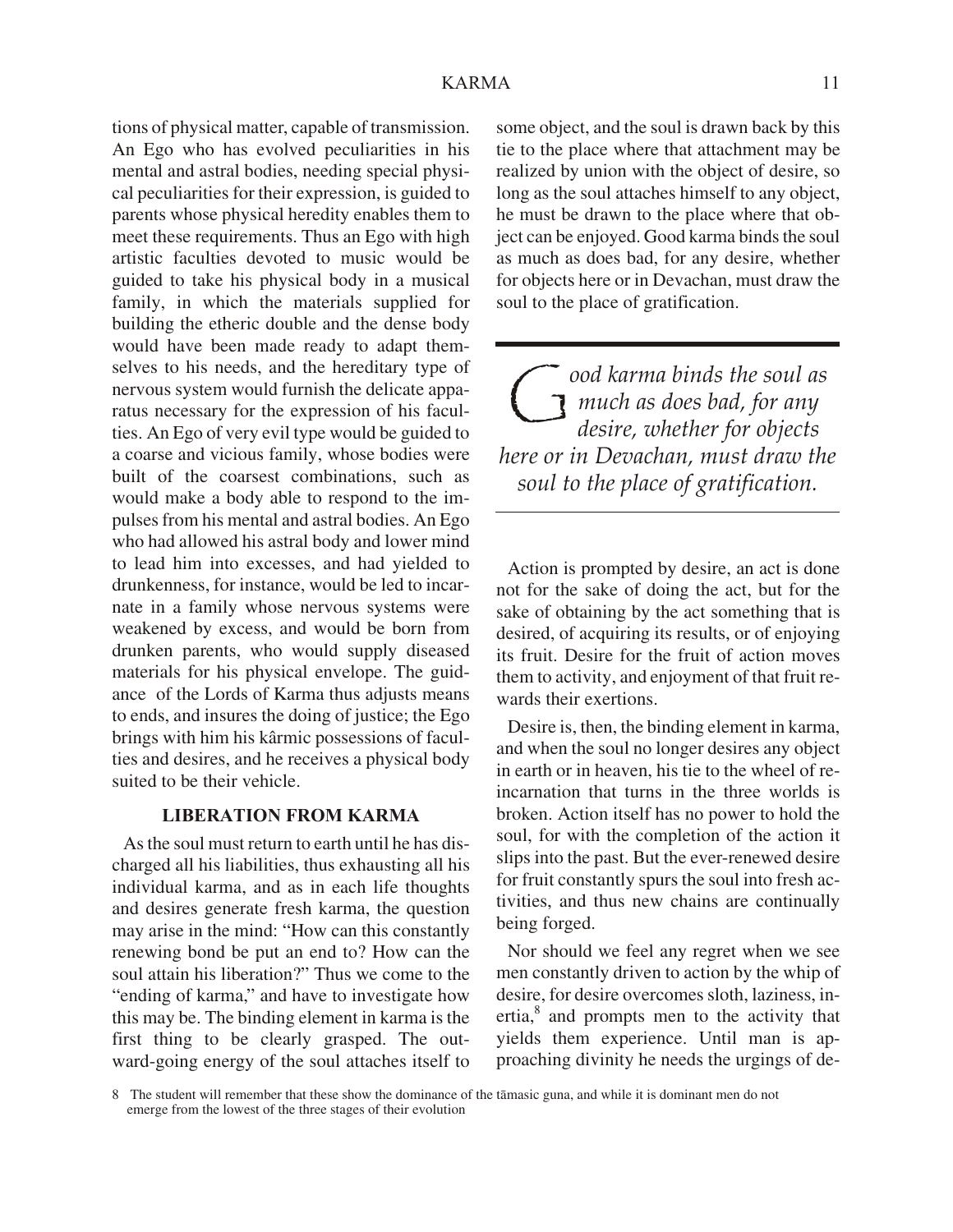sires, and the desires simply grow purer and less selfish as he climbs upwards. But none the less desires bind him to rebirth, and if he would be free he must destroy them.

When a man begins to long for liberation, he is taught to practice "renunciation of the fruits of action"; that is, he gradually eradicates in himself the wish to possess any object; he at first voluntarily and deliberately denies himself the object, and thus habituates himself to do contentedly without it; after a time he no longer misses it, and he finds the desire for it is disappearing from his mind. At this stage he is very careful not to neglect any work which is duty because he has become indifferent to the results it brings to him, and he trains himself in discharging every duty with earnest attention, while remaining entirely indifferent to the fruits it brings forth. When he attains perfection in this, and neither desires nor dislikes any object, he ceases to generate karma; ceasing to ask anything from the earth or from Devachan, he is not drawn to either; he wants nothing that either can give him, and all links between himself and them are broken off. This is the ceasing of individual karma, so far as the generation of new karma is concerned.

#### **BREAKING OLD CHAINS OF KARMA**

But the soul has to get rid of old chains as well as to cease from the forging of new, and these old chains must be either allowed to wear out gradually or must be broken deliberately. For this breaking, knowledge is necessary, a knowledge which can look back into the past, and see the causes there set going, causes which are working out their effects in the present. Let us suppose that a person, thus looking backward over his past lives, sees certain causes which will bring about an event which is still in the future; let us suppose further that these causes are thoughts of hatred for an injury inflicted on himself, and that they will cause suffering a year hence to the wrong doer; such a person can introduce a new cause to intermingle with the causes working from the past, and he may counteract

them with strong thoughts of love and goodwill that will exhaust them, and will thus prevent their bringing about the otherwise inevitable event, which would, in its turn, have generated new kārmic trouble. Thus he may neutralize forces coming out of the past by sending against them forces equal and opposite, and may in this way "burn up his karma by knowledge." In similar fashion he may bring to an end karma generated in his present life that would normally work out in future lives.

Again, he may be hampered by liabilities contracted to other souls in the past, wrongs he has done to them, duties he owes them. By the use of his knowledge he can find those souls, whether in this world or in either of the other two, and seek opportunities of serving them. There may be a soul incarnated during his own life-period to whom he owes some kârmic debt; he may seek out that soul and pay his debt, thus setting himself free from a tie which, left to the course of events, would have necessitated his own reincarnation, or would have hampered him in a future life. Strange and puzzling lines of action adopted by occultists have sometimes this explanation — the man of knowledge enters into close relations with some person who is considered by the ignorant by standers and critics to be quite outside the companionships that are fitting for him; but that occultist is quietly working out a kârmic obligation which would otherwise hamper and retard his progress.

Those who do not possess knowledge enough to review their past lives may yet exhaust many causes that they have set going in the present life; they can carefully go over all that they can remember, and note where they have wronged any or where any has wronged them, exhausting the first cases by pouring out thoughts of love and service, and performing acts of service to the injured person, where possible on the physical plane also; and in the second cases sending forth thoughts of pardon and good will. Thus they diminish their kârmic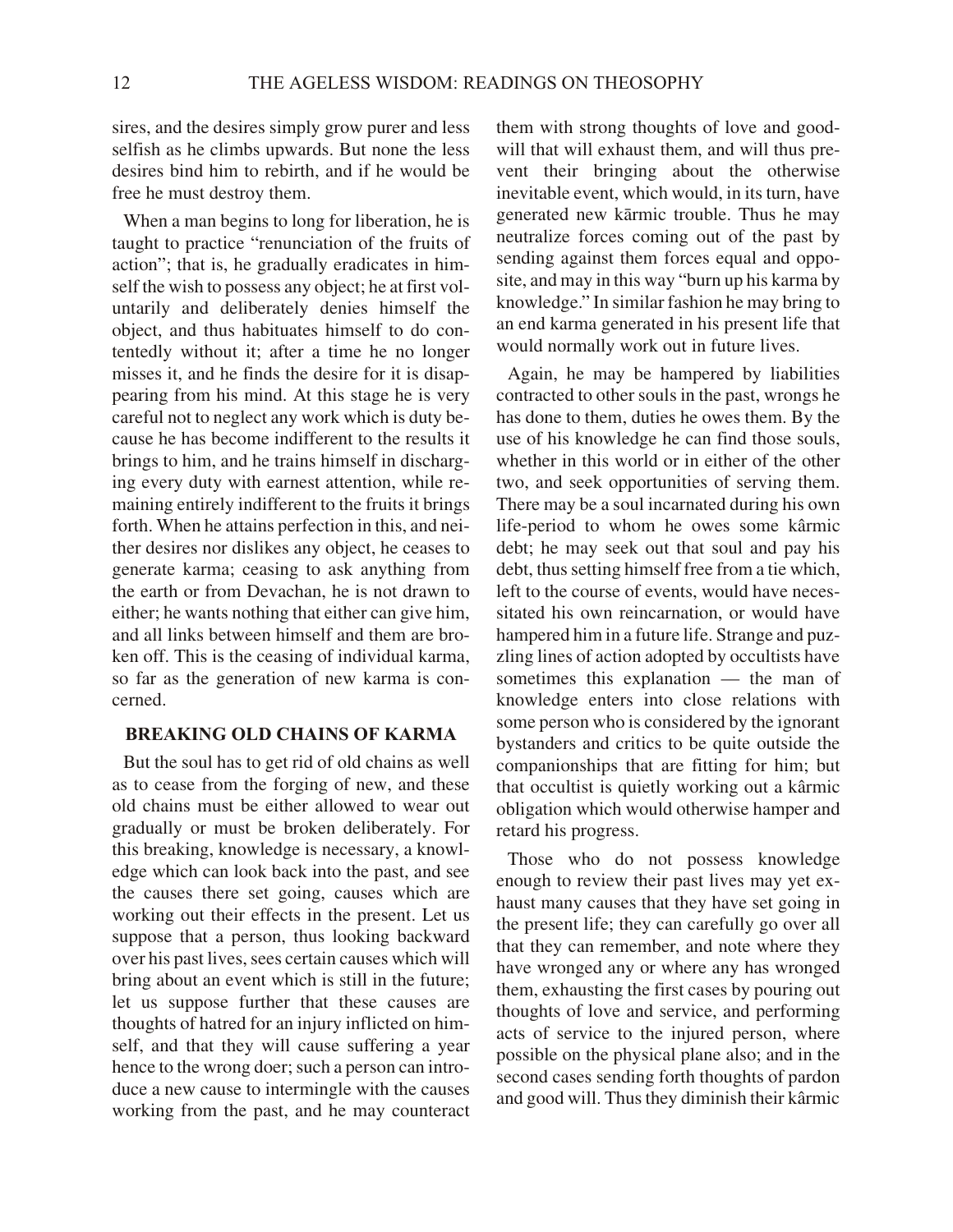liabilities and bring near the day of liberation.

Unconsciously, pious people who obey the precept of all great Teachers of religion to return good for evil are exhausting karma generated in the present that would otherwise work out in the future. No one can weave with them a bond of hatred if they refuse to contribute any strands of hatred to the weaving, and persistently neutralize every force of hatred with one of love. Let a soul radiate in every direction love and compassion, and thought of hatred can find nothing to which they can attach themselves. "The Prince of this world cometh and hath nothing in me." All great Teachers knew the law and based on it Their precepts, and those who through reverence and devotion to Them obey Their directions profit under the law, although they know nothing of the details of its working. An ignorant man who carries out faithfully the instructions given him by a scientist can obtain results by his working with the laws of Nature, despite his ignorance of them, and the same principle holds good in worlds beyond the physical. Many who have not time to study, and perforce accept, on the authority of experts, rules which guide their daily conduct in life, may thus unconsciously be discharging their kârmic liabilities.

In countries where reincarnation and karma are taken for granted by every peasant and laborer, the belief spreads a certain quiet acceptance of inevitable troubles that conduces much to the calm and contentment of ordinary life. A man overwhelmed by misfortunes rails neither against God nor against his neighbors, but regards his troubles as the results of his own past mistakes and ill-doings. He accepts them resignedly and makes the best of them, and thus escapes much of the worry and anxiety with which those who know not the law aggravate troubles al ready sufficiently heavy. He realizes that his future lives depend on his own exertions, and that the law which brings him pain will bring him joy just as inevitably if he sows the seed of good. Hence a certain large patience and a philosophic view of life, tending directly to social stability and to general contentment. The poor and ignorant do not study profound and detailed metaphysics, but they grasp thoroughly these simple principles — that every man is reborn on earth time after time, and that

*n* consciously, pious people<br>who obey the precept of all<br>oreat Teachers of religion to *who obey the pre cept of all great Teach ers of re li gion to re turn good for evil are ex haust ing karma gen er ated in the pres ent that would otherwise work out in the fu ture.*

each successive life is molded by those that precede it. To them rebirth is as sure and as inevitable as the rising and setting of the sun; it is part of the course of Nature, against which it is idle to repine or to rebel. When The osophy has restored these ancient truths to their rightful place in western thought, they will gradually work their way among all classes of society in Christendom, spreading understanding of the nature of life and acceptance of the result of the past. Then too will vanish the restless discontent which arises chiefly from the impatient and hopeless feeling that life is unintelligible, unjust, and unmanageable, and it will be replaced by the quiet strength and patience which come from an illumined intellect and a knowledge of the law, and which characterize the reasoned and balanced activity of those who feel that they are building for eternity.

Annie Besant, *The Ancient Wisdom.* Theosophical Publishing House, Adyar, Chennai, India, 1977.